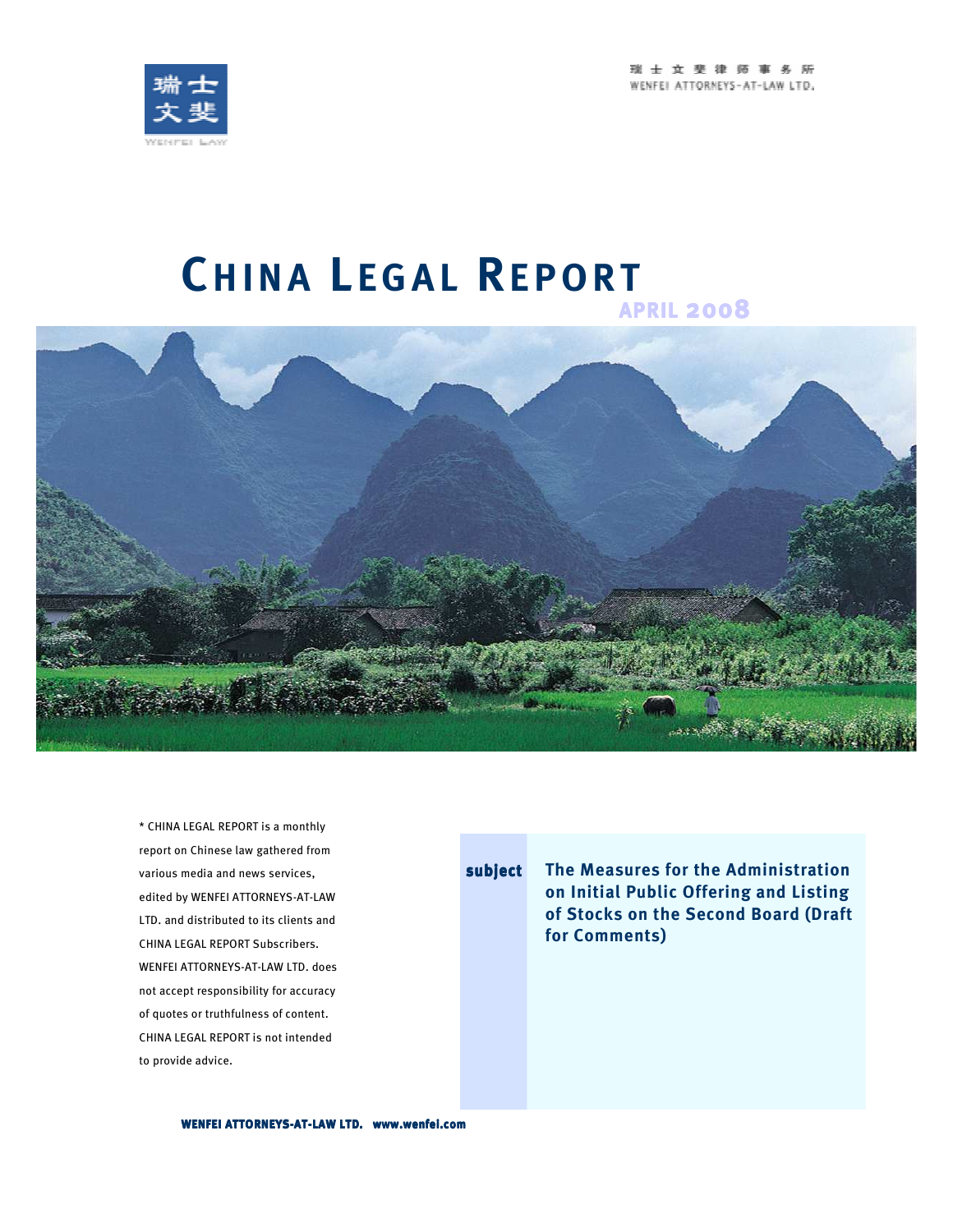# **Introduction**

The drafted Measures (hereinafter the "Draft") was promulgated by China Securities Regulatory Commission (the "CSRC") on 21 March 2008, and with its purpose of standardizing the behaviors of initial public offering (the "IPO") and listing of stocks on the second board, promoting the development of those growth orientated enterprises especially those self-innovation enterprises, and protecting the lawful benefits of investors.

The Draft consists of 57 articles in 6 chapters, namely, General Rules, Requirements for Issuance, Procedures for Issuance, Information Disclosure, Supervision and Administration and Punishments, and the Miscellaneous.

A stock IPO and listing on the second board shall meet the requirements for issuance as set forth by the Securities Law, the Company Law as well as the present Draft.

The information as disclosed by an issuer according to law shall be authentic, accurate and integrate, and shall not carry any false record, misleading statement or major omission.

A recommender as well as the representative of recommendation thereof shall, according to the principles of due diligence and accountability as well as honesty and good faith, earnestly perform its obligation of scrutinized examination and tutorship and shall be responsible for the authenticity, accuracy and integrity of the Recommendation Letters of Issuance it has produced.

The securities trading service institutions and personnel that produce the relevant documents for securities issuance shall, according to the widely-accepted business standards as well as the moral criterion within the sector, strictly perform their statutory functions and duties and shall be responsible for the authenticity, accuracy and integrity of the documents they have produced.

Also worth of mentioning is that the CSRC shall carry out ratification on the stock IPO as made by an issuer and shall not make any material judgment or guaranty on the value of stock investment or on the proceeds as generated by investors. Where a stock is issued according to law, an investment risk as incurred from any change of the issuer's business or proceeds shall be borne by the relevant investors themselves.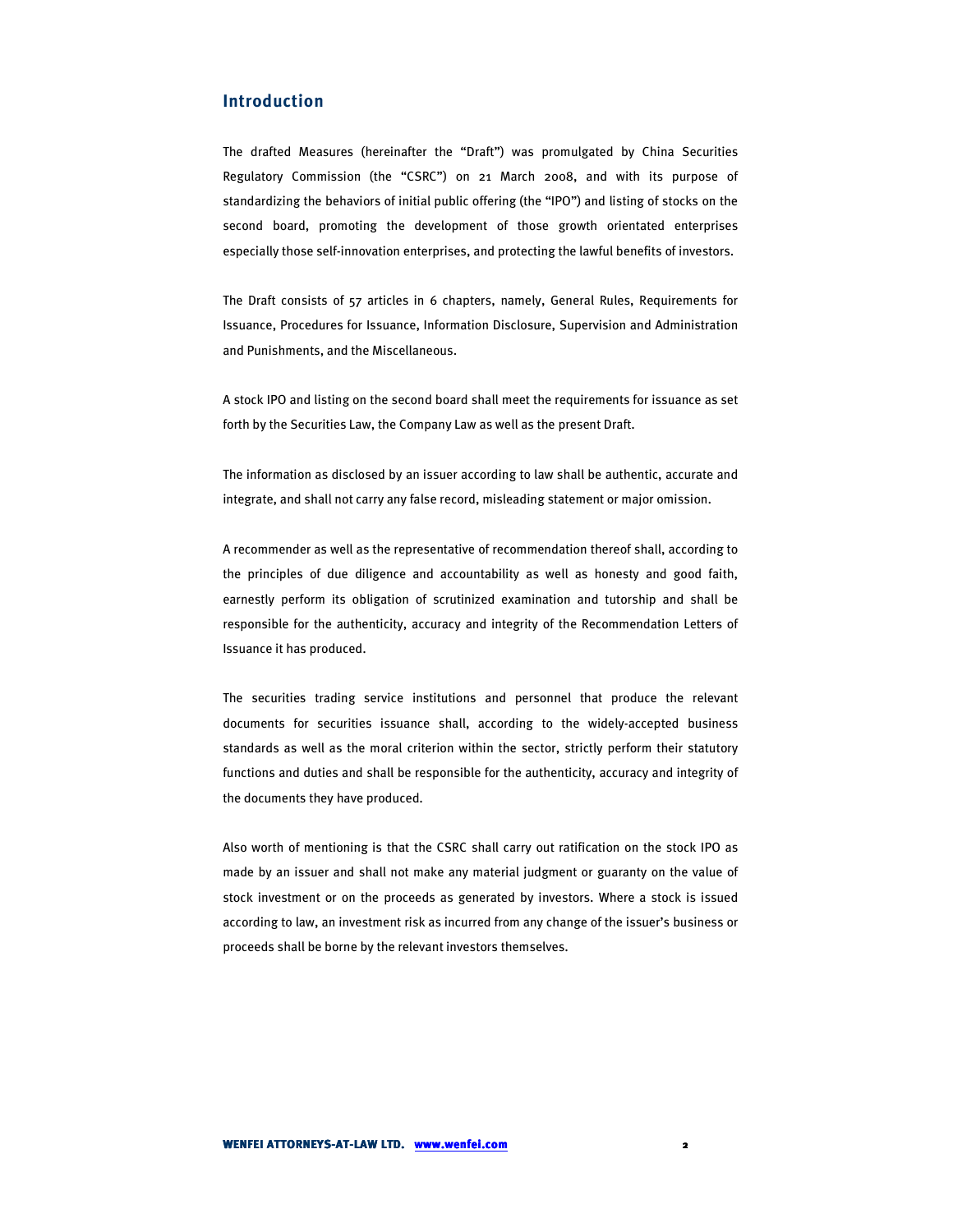### **1. Introduction of Main Provisions of the Draft**

The reasons why multinationals conduct transfer pricing are diversified. Profit allocation, minimization of taxable income in jurisdiction with high tax burden, reduction of customs duty, optimization of group overall tax burden, avoid restrictions on foreign exchange can be counted as the major advantages of transfer pricing. Furthermore, an increasing number of the multinationals choose transfer pricing to structure internal transaction at a price which they consider fairer than the market price. Finally transfer pricing is also a tool to correctly allocate costs within the various group companies of a multinational.

#### **1.1. Requirements for Issuance**

- 1. An issuer shall be joint stock limited company that has been legally established and lawfully exists and its business operation shall have lasted for three years or more;
- 2. The registered capital of an issuer shall has been fully paid in, formalities for transferring the property right of the assets contributed by the issuer or the shareholders shall have been concluded, and there shall be no material disputes over the ownership of the issuer's main properties;
- 3. An issuer shall operate solely one main business, and the issuer shall comply with the relevant industrial and environmental protection policies of the State;
- 4. There were no material changes to an issuer's main business, directors and senior managers in the last two years, and there was no alteration of the actual controlling party;
- 5. An issuer's business achievements shall not materially depend on tax preferences, and an issuer shall pay taxes according to law, for which all tax preferences shall meet the provisions of the relevant laws and regulations;
- 6. An issuer shall not have any major insolvency risk or be involved with any major contingent issue such as guaranty, litigation and arbitration that may negatively affect its business operations;
- 7. An issuer's equity is well-defined and there shall be no such dispute over the ownership of the issuer's shares as held by its controlling shareholders, or by the shareholders under the control of its controlling shareholders or the actual controller;
- 8. An issuer shall have integrated assets, and it shall have a complete set of operations and be capable of independently conducting market-based business operations;
- 9. An issuer shall not have any intra-trade competition or obviously unfair associated transactions with its controlling shareholder, actual controller or any other enterprise under its control;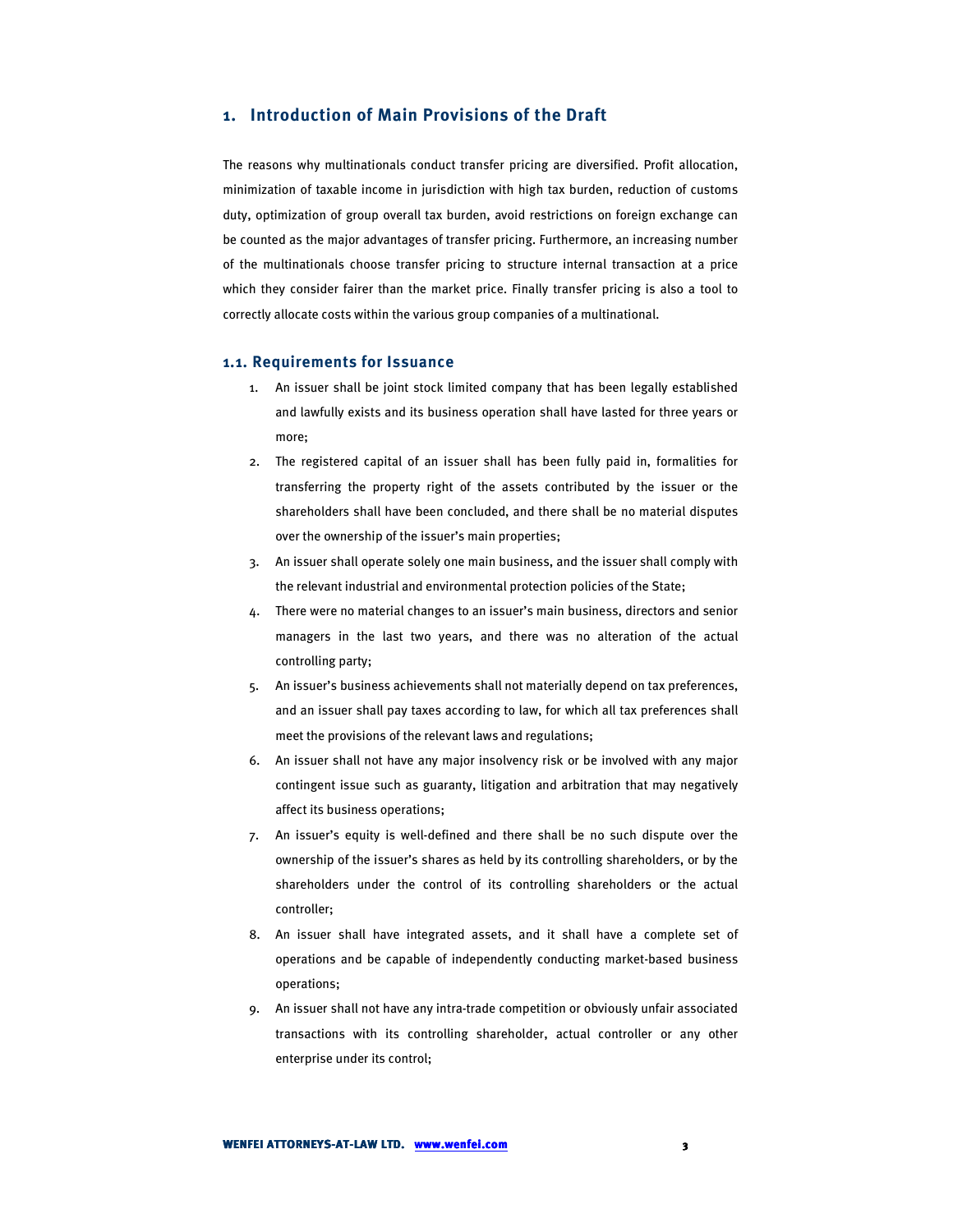- 10. An issuer shall have standardized accounting rules. The formulation of its financial statements shall satisfy the provisions on enterprise accounting standards as well as the relevant accounting rules, which shall, in all substantial aspects, reflect its financial status, business achievements and cash flows thereof at arm's length. An auditing report shall be produced by the certified public accountants, carrying an unreserved conclusion thereon;
- 11. An issuer's articles of association shall clarify the authority of examination and approval of its external guaranty as well as the relevant procedures for deliberation thereabout. There shall be no irregular guaranty as provided for its controlling shareholder, actual controller or any other enterprise under its control;
- 12. An issuer shall have strict rules for capital management and shall not be under any circumstance where its capital is embezzled by any controlling shareholder, actual controller or any other enterprise under its control by loaning, compensatory repayment, advance payment or any other way;

#### **1.2. Procedures for Issuance**

- 1. The board of directors of an issuer shall make a resolution on the specific plans of stock issuance, on the feasibility regarding the utilization of the raised funds as well as on any other item that shall be clarified, and shall submit them to the shareholders' assembly for approval;
- 2. An issuer shall, according to the relevant provisions of the CSRC, formulate its documents of application, which shall be recommended and reported to the CSRC by its recommender;
- 3. The CSRC shall, after receiving any application material, make a decision on whether to accept it within 5 workdays;
- 4. After the CSRC accepts any application document as reported by an issuer, the relevant functionary department thereof shall carry out a preliminary examination thereon and the Issuance and Verification Committee of the Second Board shall carry out an examination thereon as well;
- 5. As of the date when the CSRC approves an issuance, the relevant issuer shall make the stock IPO within 6 months. Where it fails to do so within 6 months, the relevant approval document shall be deemed as invalid and therefore it shall reapply for the CSRC's approval before any IPO is conducted.

#### **1.3. Information Disclosure**

1. An issuer shall, according to the relevant provisions of the CSRC, formulate and disclose a prospectus;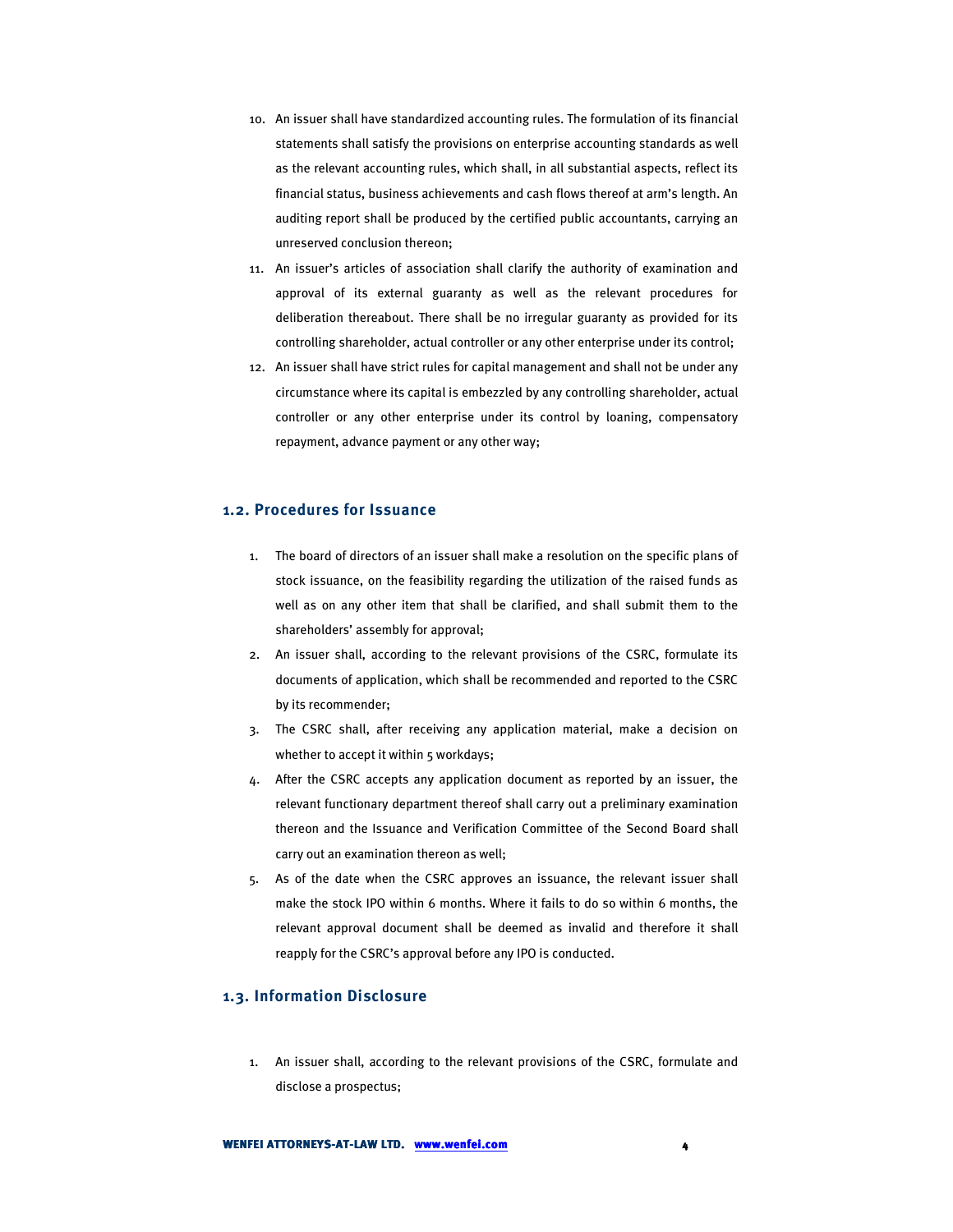- 2. An issuer as well as all the directors, supervisors and senior managers thereof shall affix its seal and their signatures to its prospectus so as to ensure the authenticity, accuracy and integrity of the contents thereof;
- 3. The relevant recommender as well as the representative of recommendation thereof shall carry out an examination on the authenticity, accuracy and integrity of the prospectus and shall affix its seal and his signature to the opinions on examination;
- 4. The financial statements as cited in a prospectus shall be effective within 6 months upon expiration of the latest accounting term. Under any special circumstance, an issuer may apply for proper extension, which shall not exceed 1 month at most;
- 5. The effective term for a prospectuses shall be 6 months, which shall be calculated as of the last day of signature when the CSRS approves an application for issuance;
- 6. After an application document is accepted and before the Issuance and Verification Committee carries out an examination, an issuer shall disclose in advance its prospectus on the websites designated by the CSRC;
- 7. A prospectus as disclosed by an issuer in advance shall not include any information on price;

#### **2. Main Characteristics of the Draft**

## **2.1. Information Disclosure**

1. The issuer shall have adequate capability of profit making.

With the purpose of ensuring a stable payoff model of the second board companies and decreasing market risk, the Draft requires the enterprises shall be able to make profits.

An issuer shall make profits successively within latest two years, the cumulative net profit of the latest two years shall not be less than RMB 10 million, and shall be increasing continuously; or it shall make profit within the latest one year and the net profit shall not be less than RMB 5 million and shall be increasing continuously, as well as the increasing rate of business income within the latest two years shall not be less than 30%. The net profit shall be calculated on the basis of the comparatively low net profits upon deduction of non-regular profits and losses;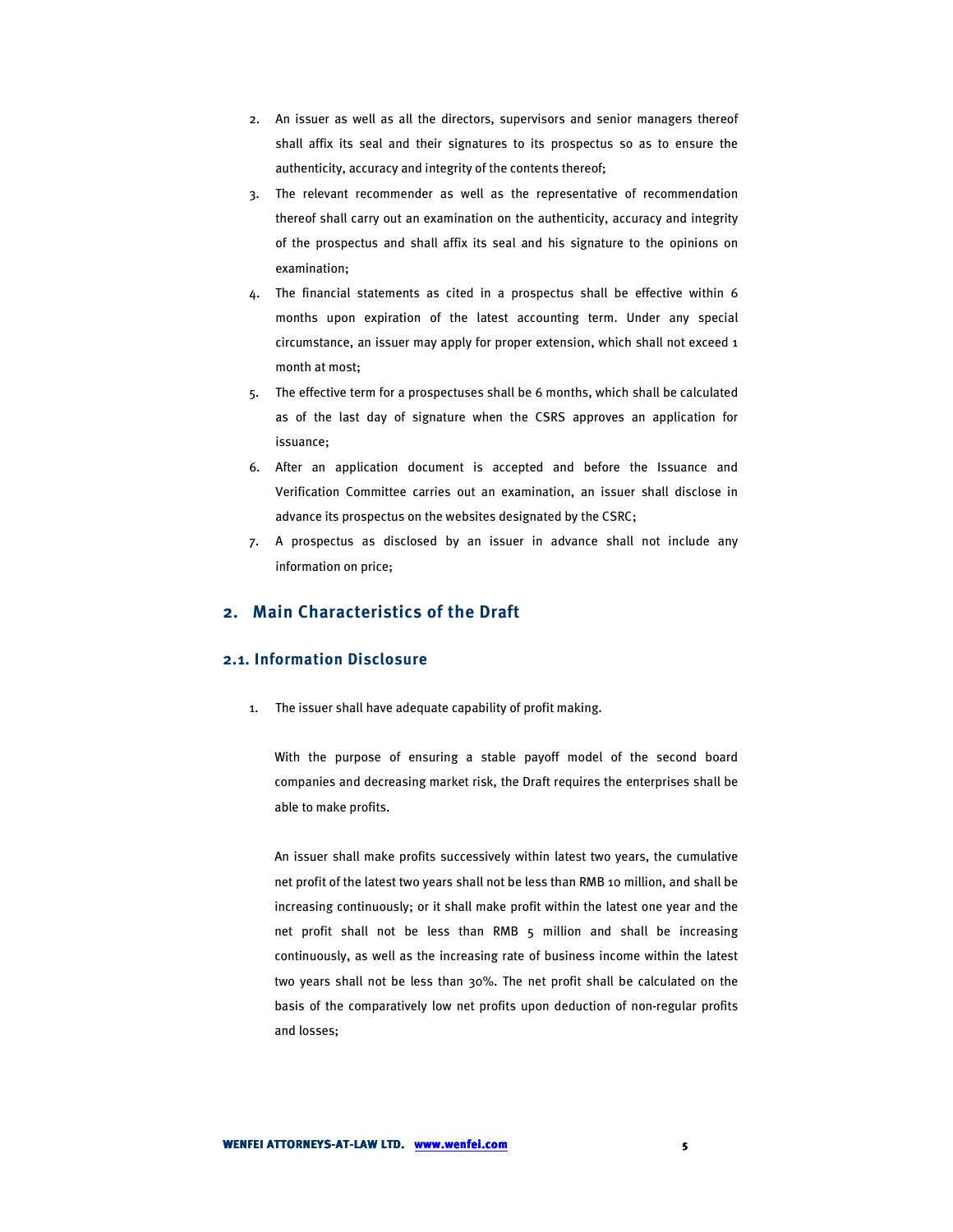Also according to article 13 of the PRC Securities Law, an IPO issuer shall have the capability of making profits successively as well as a sound financial status.

2. An issuer shall be in certain scale and holding period

According to article 50 of the PRC Securities Law, where a joint stock limited company applies for the listing of its stocks, its total amount of capital stock shall be no less than RMB 30 million.

The Draft requires an issuer have a total amount of net assets of not less than RMB 20 million before issuance; have no uncovered deficit in the latest period; and have a total amount of stock capital of not less than RMB 30 million after issuance.

The Draft also requires that an issuer shall be a joint stock limited company that has been legally established and lawfully exists and its business operation shall last for three years or more, and where any limited company is altered into a joint stock limited company by converting the entirety of its original net book value of assets, the term for its business operations may be calculated as of the day when the limited company is established.

3. The main business of an issuer shall be outstanding

Those growth orientated enterprises normally have a small business scale as well as a weak economic power. If they enter into too many businesses and have too scattered business scope, they are easily to lose their core competitive power. This is not in favor of valid risk control as well as development of competitive power.

The Draft therefore requests an issuer to focus all its energies on only one main business. The industrial policies and the environmental protection rules of the State shall be complied with. And the raised funds shall only be used to develop its main business. By doing so, the market risk of a stock IPO and listing on the second board would have been controlled and more market participation would have been attracted.

4. Strict requirements on corporate governance

An issuer shall establish perfect corporate governance structure, the shareholders' assembly, board of directors, board of supervisors, independent directors, secretary of the board of directors, and the auditing committee according to law. The relevant organizations and personnel shall be capable of performing their functions and duties according to law.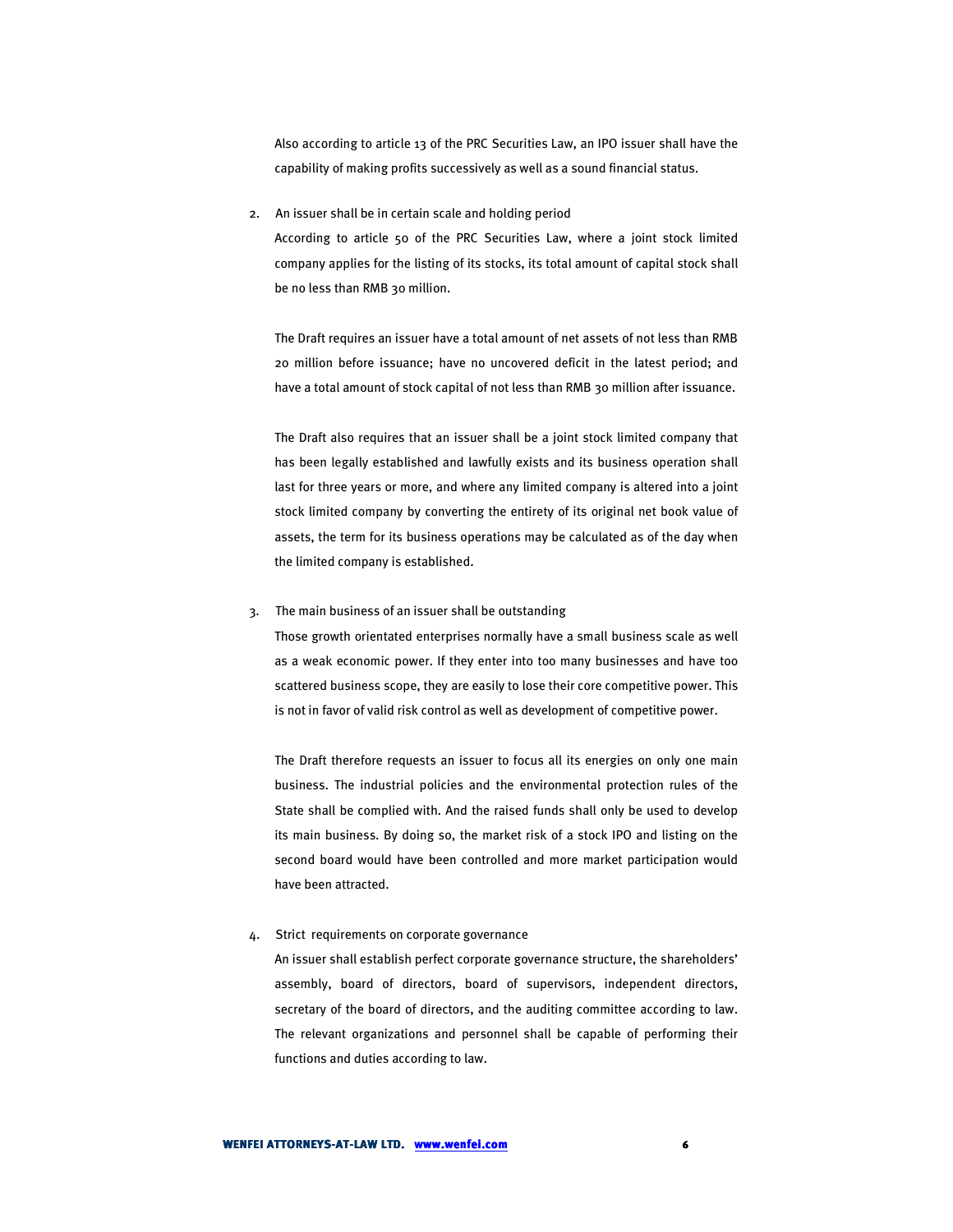Establishment of auditing committee under the board of directors and duties of independent director has been strengthened.

The directors, supervisors and senior managers of an issuer shall have good knowledge of the relevant laws and regulations on the stock IPO and listing on the second board as well as the statutory obligations and duties of a listed company and the directors, supervisors and senior managers thereof.

The directors, supervisors and senior managers of an issuer shall meet the qualification requirements for holding their positions as prescribed by laws, administrative regulations and rules, and shall not be under any of the following circumstances:

- Having been banned from entering into the market by the CSRC and the ban is still valid;
- Having been given an administrative punishment by the CSRC within the latest three years or having been given a public reprimand by a stock exchange within the latest one year; and
- Being subject to a case investigation of the judicial organ for its involvement in a suspected crime or suspected violation of any law or regulation, and yet there being no clear conclusion.

An issuer shall have an improved and effectively implemented internal control system and shall ensure the reliability of its financial statements, legality of its business operations, and efficiency and efficacy of its business performances.

5. Improving the information disclosure as well as the transparency of the enterprises

The rules on the contents and format of the prospectuses prepared by CSRC shall be the minimum requirements for information disclosure. No matter whether there is any explicit provision in the said rules, any information that may have any major impact on the investors' decisions on investment shall be disclosed.

An issuer may publicize its prospectus (version for application use) on its enterprise website, on which the disclosed contents shall be identical to those as disclosed on the website designated by CSRC and the time of disclosure shall not be earlier than that on the website designated by CSRC.

A Recommendation Letter of Issuance as produced by a recommender as well as the relevant documents produced by a securities trading service institution shall